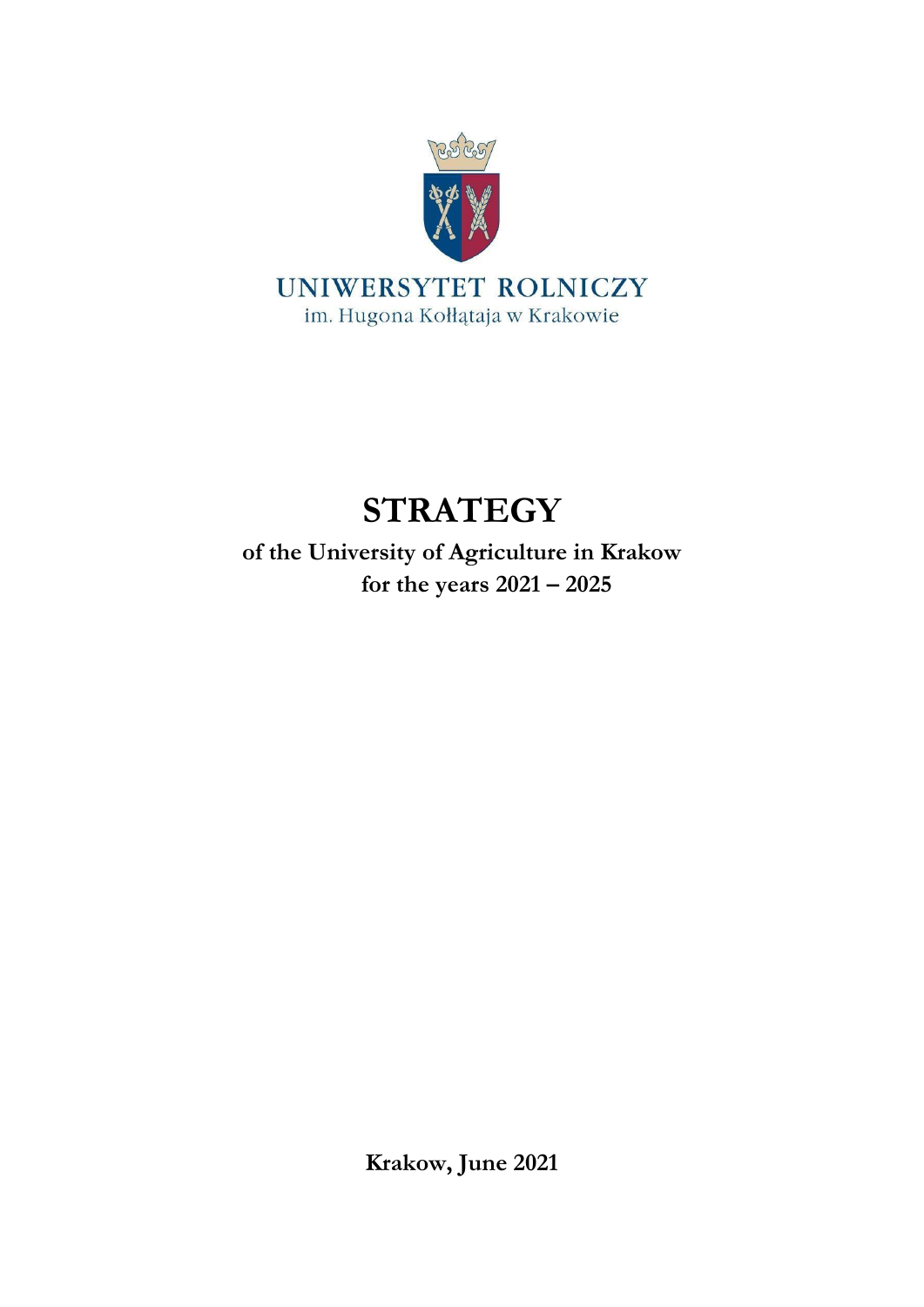In these times of profound changes, the message formulated by our predecessors back in 1903 continues to hold true. Thus, may our University remain a **SANCTUARY OF LOVE OF GOD, HOMELAND, SCIENCE**

> with blessings John Paul II

2 blogotavicísticam **COLLEGE**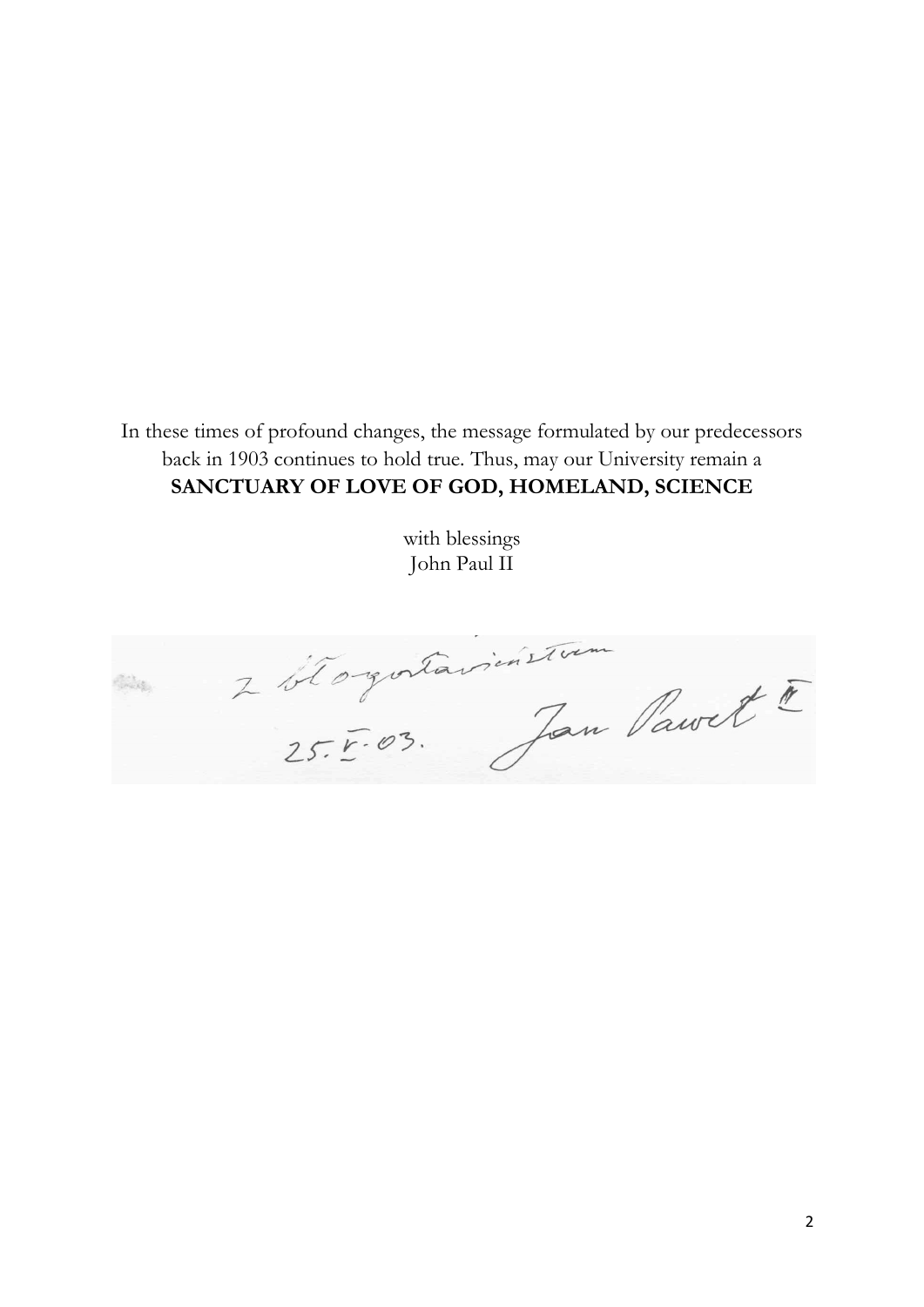#### **1. Mission of our University**

The University of Agriculture in Krakow is a public academy providing tertiary education, conducting specialist research and educational activity in the fields of agriculture, food industry, forestry, environmental protection and environmental engineering, in all their functional aspects, i.e. natural, technical, social and economic. The University expands and popularizes knowledge, creates innovation aimed to promote food safety and climate neutrality, improve the competitive advantage of an economy sector based on biological materials and processes, in response to emerging challenges to society and civilization. The University of Agriculture operates on a European scale, continually improving its processes, and is positioned to influence especially the region of Central Europe. The University's potential is used in research and implementation projects, in educational activity, based on cooperation with businesses, social organizations, state administration, local government units, and on continually developed international cooperation with leading academic centres in the European Union and worldwide.

Agricultural by name, the University educates human resources not only for the agricultural and forestry sectors, but also for the entire food economy and agribusiness, paying special attention to acquiring knowledge based on current scientific achievements, to learning skills from the latest technical solutions and technologies included in the educational process, to developing social competences with consideration of the dynamics, variability and variety of transformations affecting our civilization. Due to these guidelines, our graduates become creative and accountable members of society.

We draw inspiration from the heritage and centuries-old tradition of the Jagiellonian University where agricultural education at an academic level began in 1890. Our academic community is provided with an inspiring example of intellectual attitude by Hugo Kołłątaj after whom the University of Agriculture is named, and who was famous as a collaborator of the Commission of National Education, the great reformer of Krakow Academy and a pioneer in promoting the idea of an Agricultural Department.

Following in this tradition, the University of Agriculture completes its principal tasks of expanding knowledge, improving the scientific level of its scholars, educating research staff and students in the spirit of respect to academic values and responsibility for the ideas of humanism, freedom and tolerance, maintaining ethical standards, promoting openness to people, knowledge and the world. It is the responsibility of today's and future generations of scholars, graduate and postgraduate students to preserve the memory of researchers and teachers who contributed to the development of the University of Agriculture.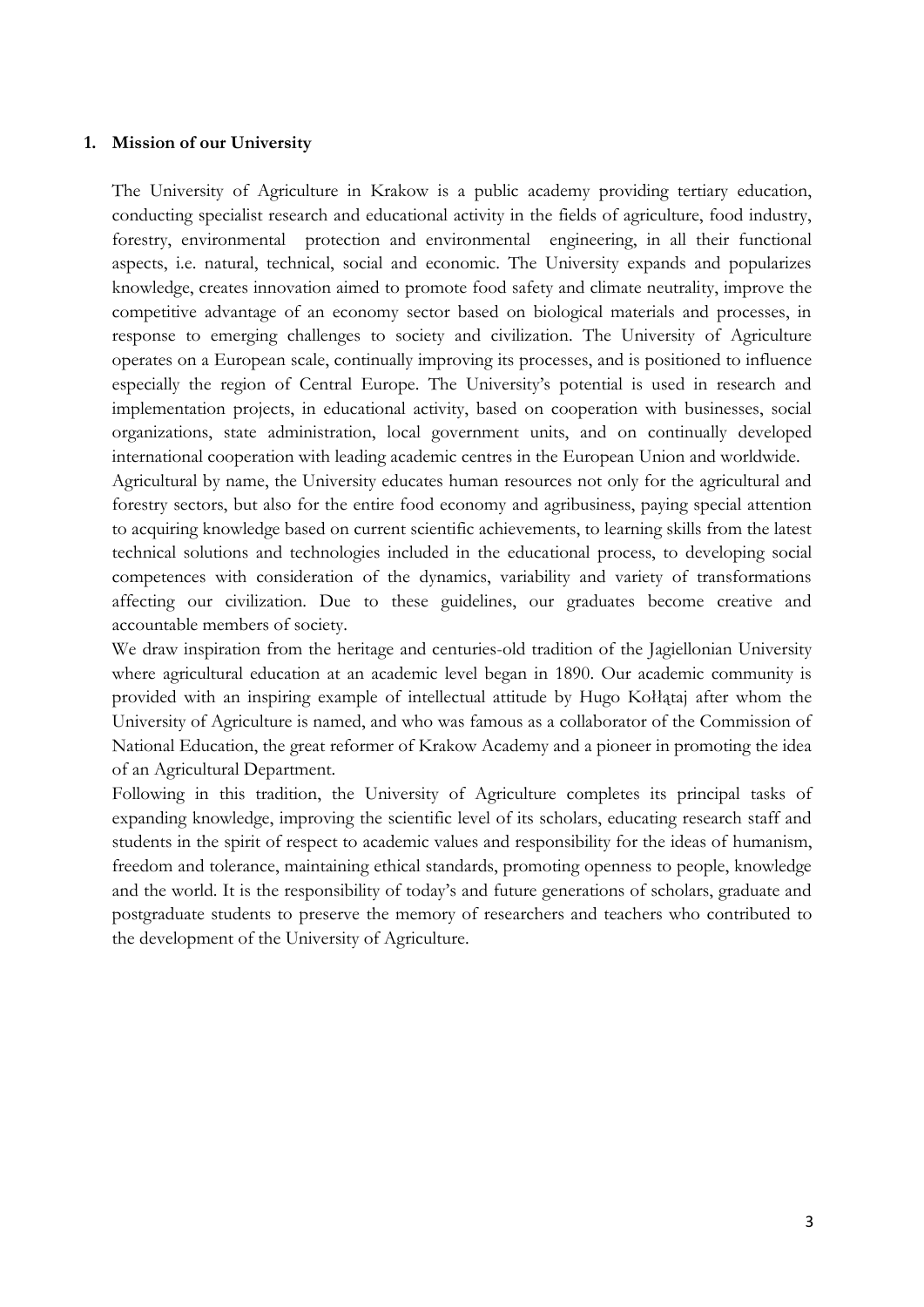### **2. Strategic goals**

The University's strategic goals are derived from the supreme aim: to develop its research and teaching potential and use that potential efficiently, which is conditional on continual improvement of our processes. The University's resources and offer are oriented especially towards solving the problems of widely understood agribusiness sector and rural areas, and this is reflected in our motto: "natUrAlly the best".

Pursuing its supreme aim, the University develops and improves a platform of cooperation in research, responding to the needs of a dynamically growing economy and of society, and enhances its teaching offer adapting it to current and forecast changes in the labour market. This attitude also enables us to address challenges indicated by institutions and organizations established to protect the natural environment and to promote sustainable growth of local, national and international communities.

Research and development (R&D) has been identified as the University's top priority, and is understood as creative activity consisting of scientific research and development work, conducted systematically to expand the body of knowledge and use it to conceive new applications. Thus, our University plays its roles as a creator of knowledge and innovation and a supplier of excellence. Considering the complex nature of our projects, the great extent of our activity, we have developed a strategy for the University outlining five perspectives with their defined success factors and functional strategies, measures and indicators of success and risk. The functional strategies that constitute each of the adopted perspectives are implemented at the University by responsible strategic-level managers.

## **A. The perspective of science and innovation**

## **Responsible function:** Deputy Rector for Science

The University as a leading scientific centre, conducting interdisciplinary research and expanding knowledge, and implementing solutions based on knowledge.

#### **Success factors:**

#### **A.1.** High-level scientific activity

| Functional<br>strategies: | - Increasing the number and quality of studies published in scientific journals<br>characterized by the highest bibliometric indices (impact factors).<br>- An increased effectiveness in acquiring funds allocated to scientific research,<br>including funds obtained in international competitions, such as grants from the<br>European Research Council (ERC), research and innovation projects, and<br>innovation projects (of the IA and RIA types) in European Union's framework<br>programmes for research and innovation. |
|---------------------------|------------------------------------------------------------------------------------------------------------------------------------------------------------------------------------------------------------------------------------------------------------------------------------------------------------------------------------------------------------------------------------------------------------------------------------------------------------------------------------------------------------------------------------|
|                           |                                                                                                                                                                                                                                                                                                                                                                                                                                                                                                                                    |
|                           |                                                                                                                                                                                                                                                                                                                                                                                                                                                                                                                                    |

#### **A.2.** Reputation and the high quality of science, and its strong impact

| Functional<br>strategies: | -Greater involvement of University staff in the proceedings of prestigious bodies<br>influencing science and public opinion.                |
|---------------------------|---------------------------------------------------------------------------------------------------------------------------------------------|
|                           | - An increased effectiveness in acquiring funds for fundamental research and<br>applied research, conducted in cooperation with businesses. |
|                           | - Increased activity of University staff in the field of knowledge transfer to the<br>economy.                                              |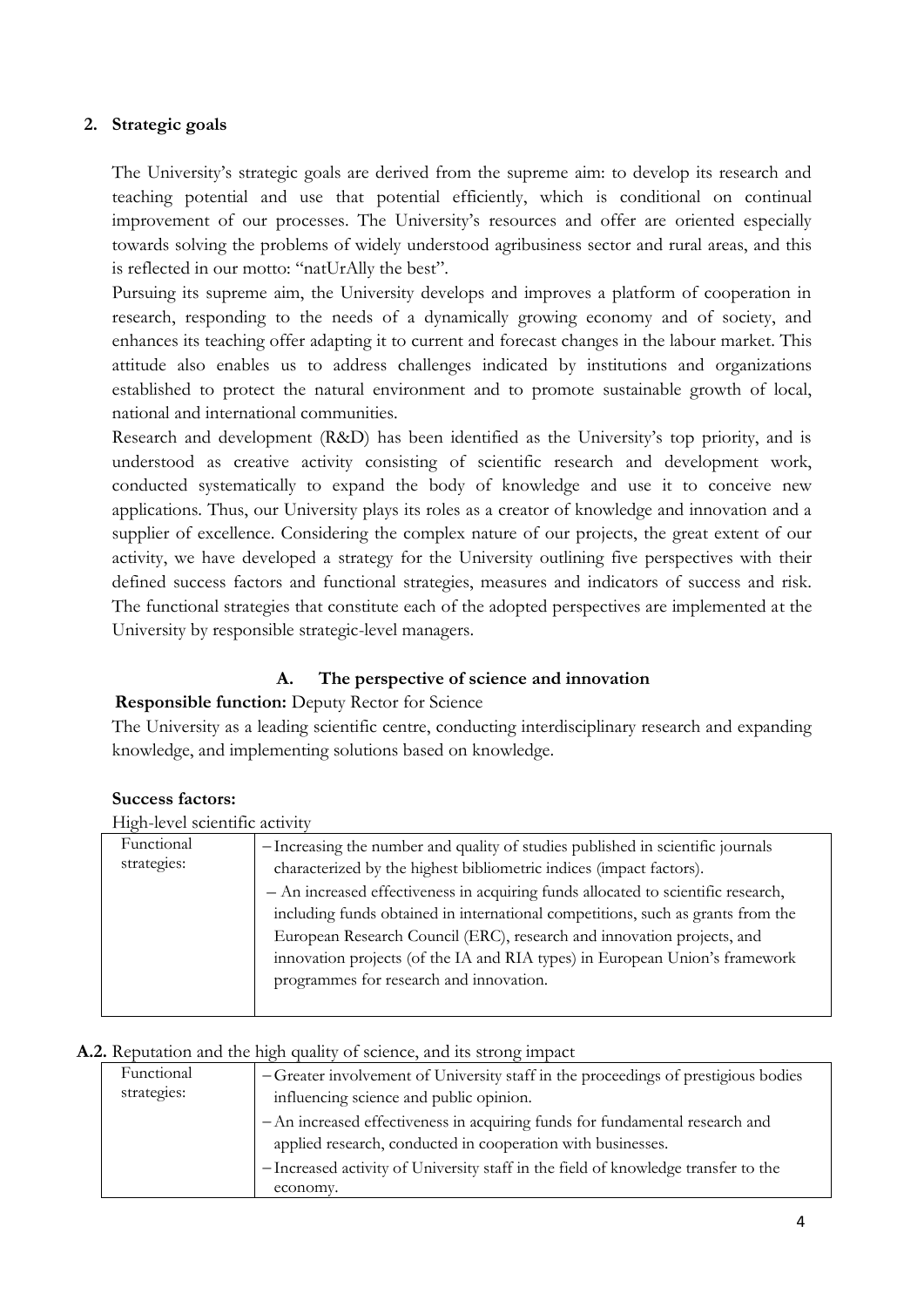**A.3.** A high level of commercialization and implementation resulting from R&D activity

| Functional<br>strategies: | -Improving the academic system designed to promote innovation and entrepreneurship. |
|---------------------------|-------------------------------------------------------------------------------------|
|                           | -Adapting the University's research offer to the current needs of the social and    |
|                           | economic environment.                                                               |
|                           | -Developing the R&D activity in interdisciplinary research teams proposing          |
|                           | comprehensive solutions to problems encountered by businesses.                      |
|                           |                                                                                     |

#### **Success measures and indicators:**

1. The position gained in renowned international and national rankings – classification in the group of top 1/3 of national universities.

2. Ranking of scientific disciplines that are covered by evaluation of research activity at the University – at least 1/3 of disciplines in category A.

| Assumption | - Conducting research in the fields identified by the University as priorities, considering                                                          |
|------------|------------------------------------------------------------------------------------------------------------------------------------------------------|
| s:         | the most recent global trends in science and technology, e.g. Agriculture 4.0 and                                                                    |
|            | Industry 4.0.                                                                                                                                        |
|            | Increased participation of the best national and foreign specialists in research projects<br>conducted at the University.                            |
|            | - A greater number of scholars doing their scientific internships in advanced research<br>centres.                                                   |
|            | Supporting researchers in their forming of interdisciplinary research teams, especially<br>in the fields identified as priorities at the University. |
| Risks:     | Limitations to the financing of science and its dependence on economic and political<br>conditions.                                                  |
|            | Limitations to the growth of scientific staff due e.g. to the decreasing number of<br>students.                                                      |
|            | -Human resource flight to businesses that offer better working conditions.                                                                           |

## **B. The perspective of education**

## **Responsible function:** Deputy Rector for Education

A university that educates human resources gaining a strong position on the labour market, people who hold skills and knowledge as well as social competences fully responding to the growth needs of today's economy.

#### **Success factors:**

**B.1.**The high level of education

| Functional  | - Increased participation of external specialists, including people from advanced                       |
|-------------|---------------------------------------------------------------------------------------------------------|
| strategies: | industrial enterprises, in the educational process.                                                     |
|             | - An increased number of internships and diploma theses done in cooperation with<br>strategic partners. |

**B.2.** An advanced educational process adapted to the rapidly changing conditions and needs of the external environment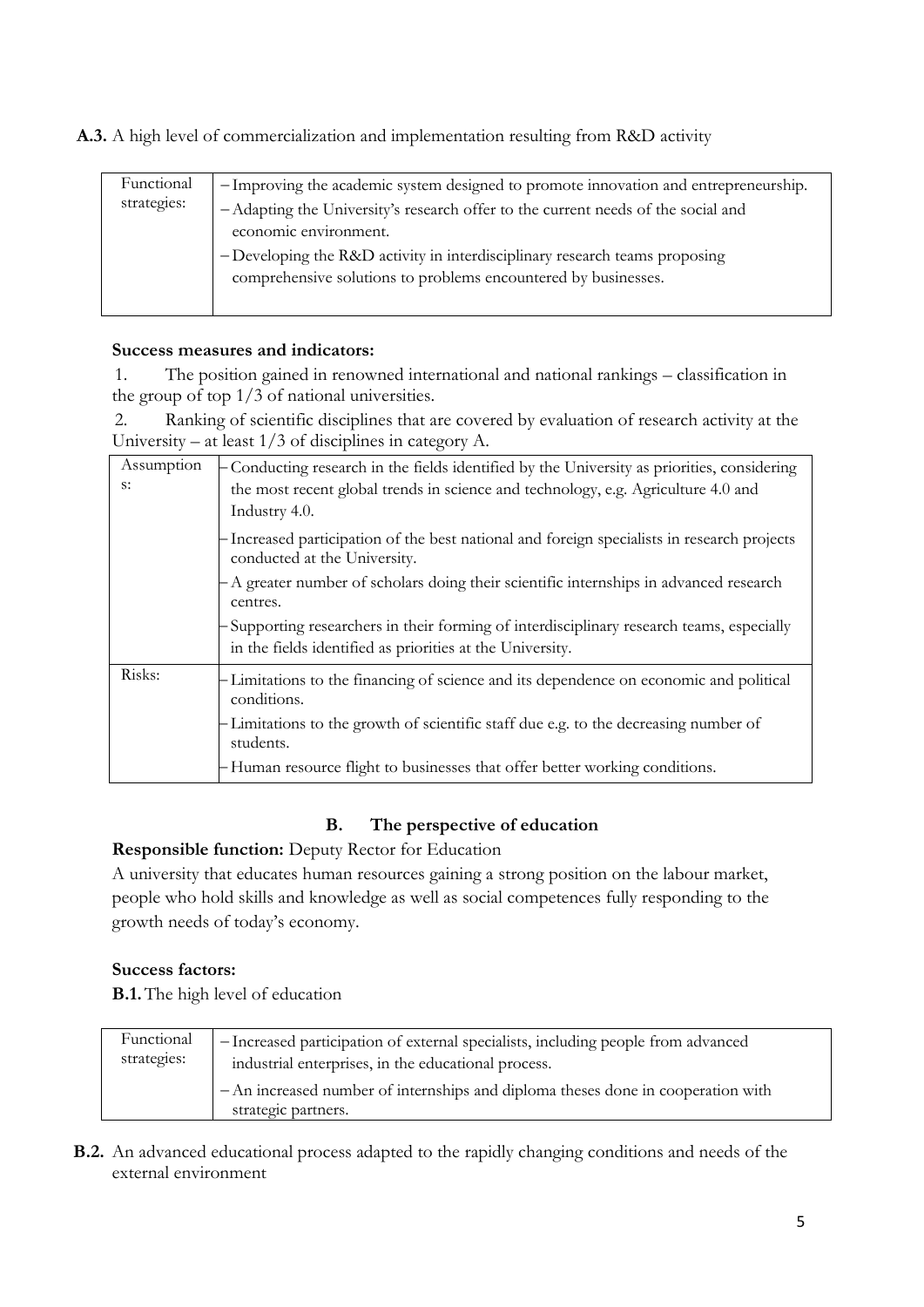| Functional<br>strategies: | -Developing and modernizing resources and infrastructure used in the educational<br>process, employing methods based on digital solutions.<br>- Developing flexible study programmes that promote individualized acquisition of<br>competences, based on case analyses and teamwork.<br>- Increased participation of strategic partners in developing and updating study |
|---------------------------|--------------------------------------------------------------------------------------------------------------------------------------------------------------------------------------------------------------------------------------------------------------------------------------------------------------------------------------------------------------------------|
|                           | programmes.                                                                                                                                                                                                                                                                                                                                                              |

**B.3.** Effective relationships and cooperation with institutions engaged in education in the entire value chain

| Functional<br>strategies: | -Gaining a high position of the University as an important link in the educational value<br>creation chain. |
|---------------------------|-------------------------------------------------------------------------------------------------------------|
|                           | -Developing postgraduate courses of study and other forms of specialist education.                          |
|                           | - Developing methods of knowledge popularization in society, especially at various levels                   |
|                           | of education of children, young people and adults.                                                          |

## **Success measures:**

- 1. The effectiveness of education is given by the success measure calculated as the ratio 'number of graduates/number of those admitted' – achieving an indicator > 75%.
- 2. Maintaining an optimum relationship between the number of academic teachers and students plus doctoral students – achieving an indicator of 1 teacher per 11÷13 students, including doctoral students.

| Assumption<br>s: | - Intensified promotional campaigns and continual expansion of cooperation with<br>secondary schools.                                 |
|------------------|---------------------------------------------------------------------------------------------------------------------------------------|
|                  | Increasing the attractiveness of our teaching offer in response to the needs of the<br>labour market and trends in social behaviours. |
|                  | - Increasing the effectiveness of the education quality assurance system.                                                             |
|                  | - Increased participation of strategic partners in developing student competences.                                                    |
|                  | - Expanding the offer and range of various education forms by cooperation with                                                        |
|                  | organizations that are closer to the market (extension).                                                                              |
|                  |                                                                                                                                       |
| Risks:           | -Demographic conditions and the declining importance of agriculture in GDP<br>aggregates in Poland and Europe.                        |
|                  | - An unstable financing system of higher education and various forms of continued<br>education.                                       |
|                  |                                                                                                                                       |

## C. The perspective of international expansion

#### **Responsible function:** Deputy Rector for International Cooperation

A university recognized in the European research and education environment, with an important international position, conducting activity that responds to global challenges in cooperation with renowned foreign research centres.

#### **Success factors:**

**C.1.** Recognition of the University brand on an international scale

| Functional  | <sup>1</sup> - Obtaining international certificates and accreditations.   |
|-------------|---------------------------------------------------------------------------|
| strategies: | -Expanding institutional cooperation in the promotion of our research and |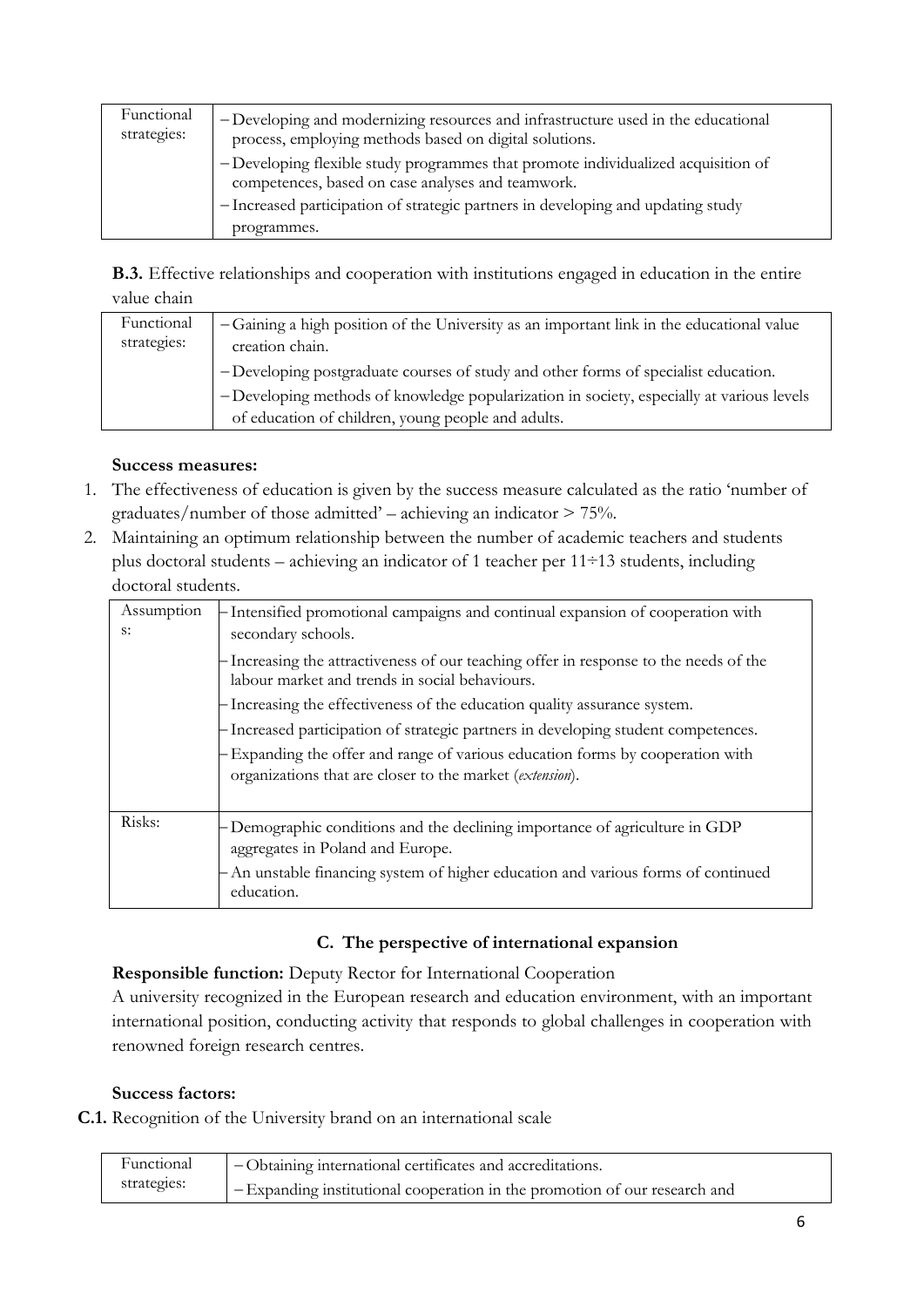| educational offer, using projects carried out at the University for the purposes of |
|-------------------------------------------------------------------------------------|
| promotion of its brand.                                                             |

#### **C.2.** Effective cooperation with renowned world scientific centres

| Functional<br>strategies: | -Undertaking continual initiatives in line with cooperation agreements made with<br>foreign research and education centres.<br>- Increased involvement in international projects, including strategic partnerships. |
|---------------------------|---------------------------------------------------------------------------------------------------------------------------------------------------------------------------------------------------------------------|
|                           | -More international educational process, e.g. by courses of study developed jointly<br>with a foreign partner.                                                                                                      |

## **C.3.** A great extent of international exchange of students, doctoral students and scholars

| Functional<br>strategies: | - Increasing the effectiveness in acquiring funds allocated to programmes that support<br>international cooperation.<br>- Increased mobility of students and doctoral students as part of international |
|---------------------------|---------------------------------------------------------------------------------------------------------------------------------------------------------------------------------------------------------|
|                           | exchange programmes.<br>- An increased number of internships done by scholars as part of international                                                                                                  |
|                           | cooperation projects.                                                                                                                                                                                   |

#### **Success measures and indicators:**

- 1. Participation of University staff in research and educational projects conducted together with foreign partners – achieving an indicator > 20%.
- 2. Proportion of students participating in international courses of study achieving an indicator >  $10\%$ .

| Assumption<br>s: | - Continual offer extension in cooperation with international institutions and<br>universities and scientific institutes.                           |  |  |  |
|------------------|-----------------------------------------------------------------------------------------------------------------------------------------------------|--|--|--|
|                  | - Expanding the offer of cooperation with institutional partners that play a key role in<br>solving international problems.                         |  |  |  |
|                  | - The ministry will allocate growing funds to supporting international cooperation and<br>exchange, to be disbursed through financing institutions. |  |  |  |
|                  | - A greater importance of international exchange and cooperation in academic<br>promotion of university teachers.                                   |  |  |  |
| Risks:           | -Long-time global economic slowdown and the risk posed by restricted mobility of<br>students, doctoral students and scholars.                       |  |  |  |
|                  | - Fears experienced by students, doctoral students and scholars in relation to their<br>mobility – psychological and community factor.              |  |  |  |

## **D. The perspective of social development**

## **Responsible function:** Deputy Rector for General Affairs

A university that plays a key role on a regional and national scale as an institution and social partner capable of responding to current challenges to the economy and civilization.

#### **Success factors:**

**D.1.** A key partner in cooperation with social entities and public administration

| Functional  | - Increased involvement of the University in activities of public organizations and                                                                              |
|-------------|------------------------------------------------------------------------------------------------------------------------------------------------------------------|
| strategies: | institutions.                                                                                                                                                    |
|             | -Improving competences of human resources, encouraging them to initiate<br>cooperation with social and economic entities and to meet challenges to civilization. |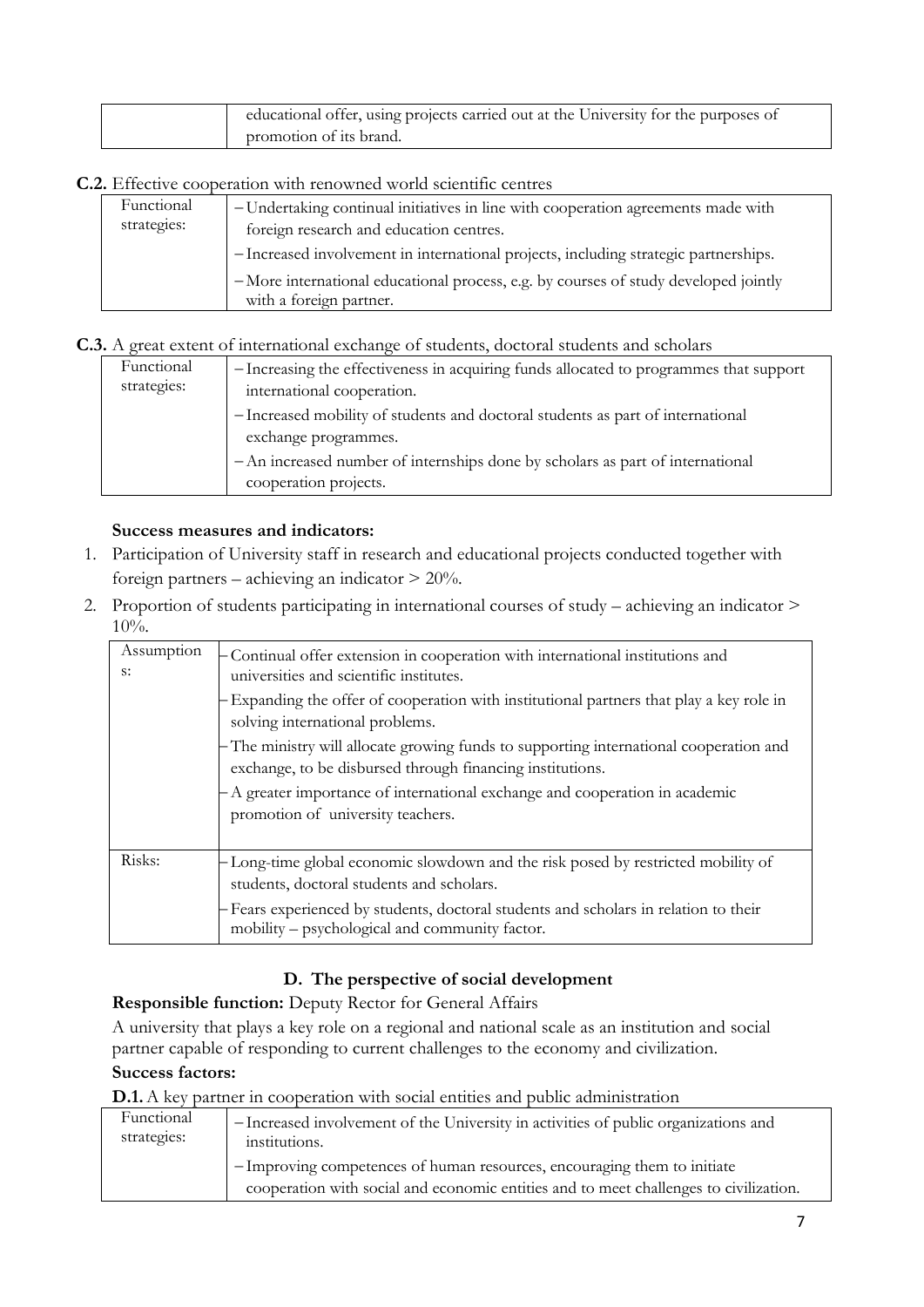**D.2.**A stimulating effect on regional and national growth, considering sustainable use of environmental resources

| Functional  | -Creating platforms for institutional cooperation and opinion sharing.                    |
|-------------|-------------------------------------------------------------------------------------------|
| strategies: | - Promoting solutions aiming at sustainable growth and environmental protection.          |
|             | $-Pro-active$ participation in resolving regional and national problems for civilization. |

**D.3.** Highly favourable social perception of the University's activity

| Functional  | - Pro-active marketing of the University and improved effectiveness of information |
|-------------|------------------------------------------------------------------------------------|
| strategies: | message.                                                                           |
|             | -Wider use of advanced information channels.                                       |
|             | -Building an image of the University based on the achievements of its scholars,    |
|             | students and graduates.                                                            |

## **Success measures and indicators:**

- 1. The effect of scientific activity on social and economic processes achieving over the period of implementation of this strategy an indicator of more than 12 projects, including at least 2 exerting an international impact.
- 2. Participation of University staff in projects aimed to popularize science carried out in cooperation with social entities and public administration – achieving an indicator  $> 10\%$ .

| Assumption | - A more important role of the University as a scientific and teaching institution                                        |  |
|------------|---------------------------------------------------------------------------------------------------------------------------|--|
| s:         | influencing social development of the region and country.                                                                 |  |
|            | - More effective acquisition of institutional partners that play a key role in solving<br>regional and national problems. |  |
|            | - Improving the effectiveness of promotional actions and encouraging closer<br>cooperation with graduates.                |  |
| Risks:     | - Economic crisis and the absence of stable economic policy.                                                              |  |
|            | - Assessments of achievements of the University and its scholars do not include efforts<br>aimed at social development.   |  |
|            | -Limitations to the financing of projects aimed to popularize science and promote our<br>activity.                        |  |

## **E. The perspective of capital expenditures and finance**

## **Responsible function:** Chancellor

A university with stable financing, possessing resources supporting durable and sustainable growth of its potential that is required to develop its intellectual capital.

## **Success factors:**

**E.1.** Effective management of human resources, physical assets and finances of the University

| Functional  | - Full informatization and integration of information flow and document flow      |
|-------------|-----------------------------------------------------------------------------------|
| strategies: | processes.                                                                        |
|             | - Implementing and improving a system designed for the monitoring, management and |
|             | assessment of the effectiveness of resource utilization based on a budgeting and  |
|             | controlling IT system.                                                            |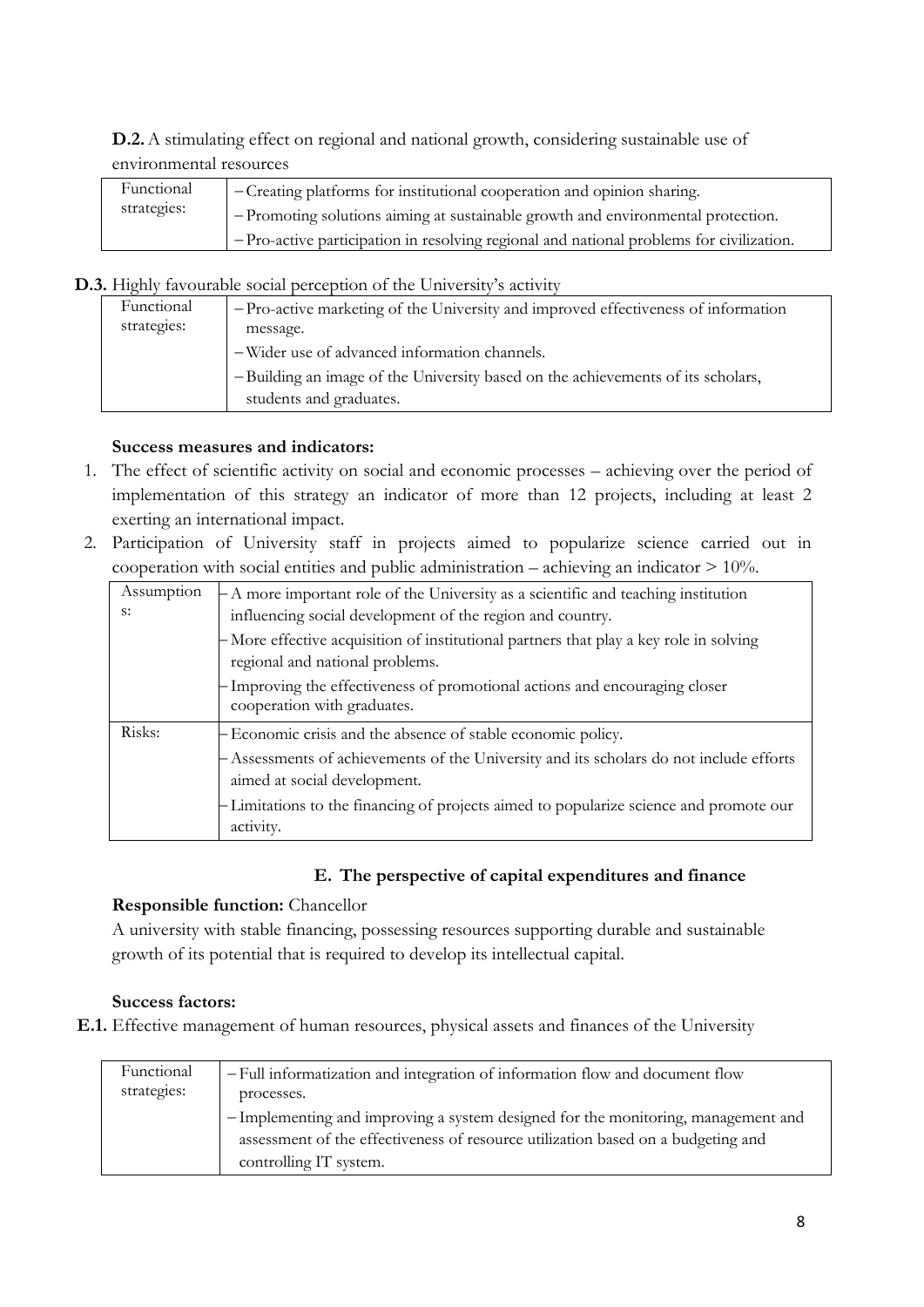**E.2.** Adapting the level and structure of assets to strategic development plans of research, teaching and economic activities

| Functional  | -Introducing a system of open access to research and teaching infrastructure.          |
|-------------|----------------------------------------------------------------------------------------|
| strategies: | - Concentrating research activity in a network of modern laboratories available to the |
|             | entire University.                                                                     |
|             | -Improved efficiency of implemented economic processes.                                |

#### **E.3.** Maintaining financial liquidity

| Functional  | - Efficient finance and resource allocation management.              |
|-------------|----------------------------------------------------------------------|
| strategies: | -Improved planning processes of capital expenditures and renovation. |
|             | -Improving the effectiveness of the public procurement system.       |

#### **Success measures and indicators:**

- **1.** The utilization level of research and teaching infrastructure achieving an indicator of more than 75% of maximum capability.
- **2.** The plan of projects and their financing implemented with preserved financial liquidity of the University – achieving an indicator of less than 5% deviation of performance from the plan.

| Assumption<br>s: | -Maintaining a sound structure of human resources adapted to research, teaching and<br>organizational tasks being completed.            |  |  |  |
|------------------|-----------------------------------------------------------------------------------------------------------------------------------------|--|--|--|
|                  | - Rational growth of the research and teaching potential with financial liquidity of the<br>University maintained.                      |  |  |  |
|                  | - Creating and using resources rationally; continual improvement of their productivity.                                                 |  |  |  |
|                  | - Actually effective planning and control of process costs.                                                                             |  |  |  |
|                  |                                                                                                                                         |  |  |  |
| Risks:           | - Activity of the University made dependent on the national economy and variable<br>political assumptions.                              |  |  |  |
|                  | - Lacking stable state policy on financing science and tertiary education, and limitations<br>to management of own financial resources. |  |  |  |
|                  | - Problems in developing a consistent work evaluation system.                                                                           |  |  |  |

#### **3. Key success factors**

#### **A. The perspective of science and innovation**

#### **A.1.** High-level scientific activity

| Success measures                                                                                                             | Goals                                                                                                                                                                                             | Risks                                                                                                                                                                                                               |
|------------------------------------------------------------------------------------------------------------------------------|---------------------------------------------------------------------------------------------------------------------------------------------------------------------------------------------------|---------------------------------------------------------------------------------------------------------------------------------------------------------------------------------------------------------------------|
| Recognition of scientific<br>achievements, measured<br>using the values of<br>bibliometric indices of<br>scientific studies. | Value of the h-index for<br>the University $> 78$ .<br>-Number of citations of<br>studies in publications<br>issued in any year $> 70$<br>000.<br>- Average annual score<br>per scholar $> 100$ . | - Limitations to the financing of science.<br>-Limitations to the growth of scientific staff<br>due e.g. to the decreasing number of students,<br>and reduced interest in research work among<br>the best students. |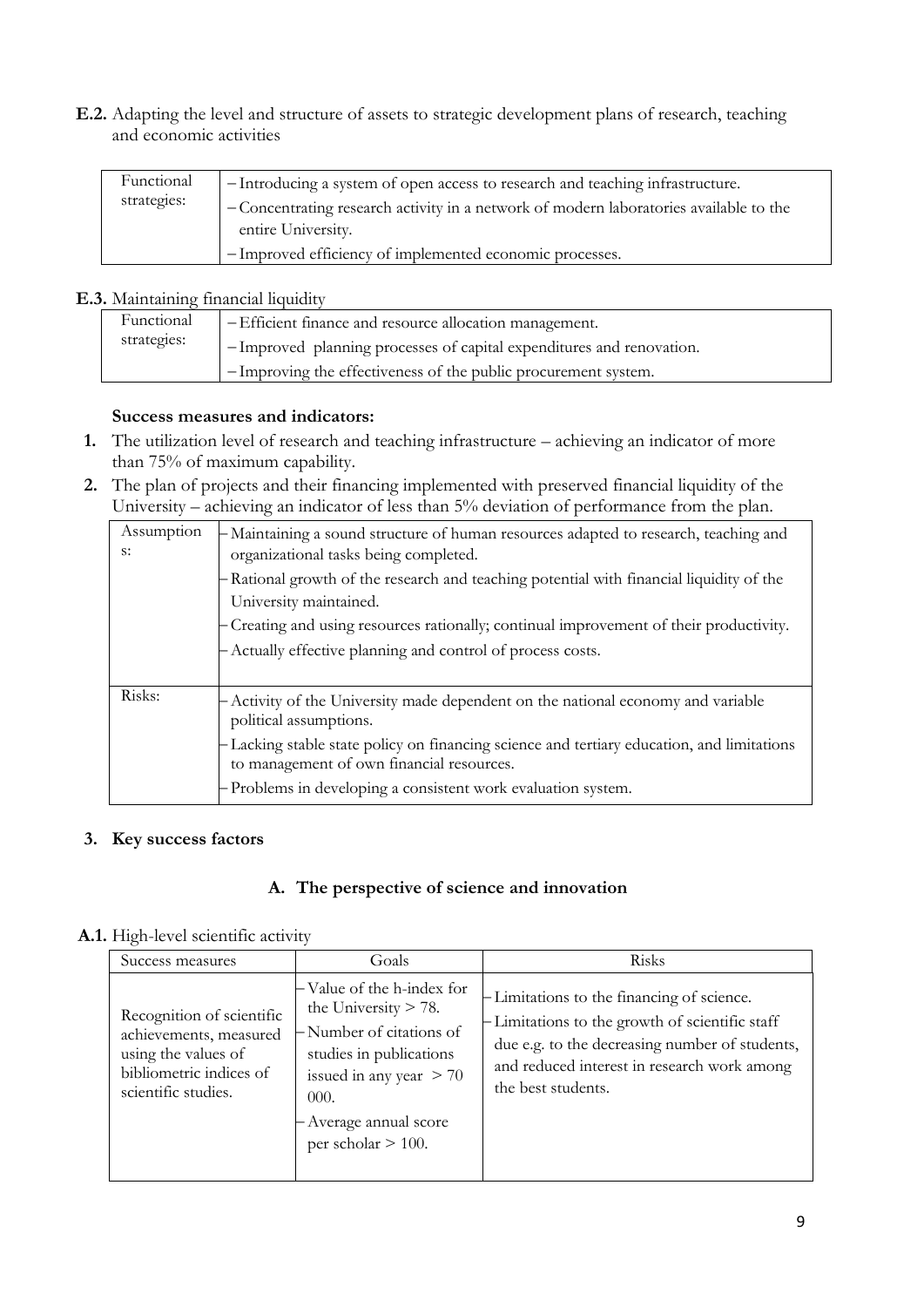## **A.2.** Reputation and the high quality of science, and its strong impact

| Success measures                                                                                                           | Goals                                                                                                                                                                                                                                                | Risks                                                                                      |
|----------------------------------------------------------------------------------------------------------------------------|------------------------------------------------------------------------------------------------------------------------------------------------------------------------------------------------------------------------------------------------------|--------------------------------------------------------------------------------------------|
| Funds obtained for<br>R&D and research<br>conducted to order or in<br>cooperation with<br>business and social<br>entities. | - Average annual increase<br>in the value of acquired<br>funds allocated to<br>research conducted to<br>order $> 5\%$ .<br>Average annual increase<br>in the value of funds<br>allocated to R&D<br>projects and acquired by<br>way of competitions > | - Durable economic slowdown entailing a<br>reduction in expenses on R&D in the<br>economy. |

## **A.3.** A high index of commercialization and implementation resulting from R&D activity

| Success measures                                                                            | Goals                                                                                                                                                     | Risks                                                          |
|---------------------------------------------------------------------------------------------|-----------------------------------------------------------------------------------------------------------------------------------------------------------|----------------------------------------------------------------|
| Value of transfers of<br>research results and<br>innovative technologies<br>to the economy. | - Achieving an indicator<br>of innovation transfer to<br>the economy reaching<br>$10\%$ of acquired funds<br>allocated to research<br>conducted to order. | - Durable economic slowdown.<br>$-$ No interest in innovation. |

## **B. The perspective of education**

#### **B.1.**The high level of education

| Success measures                                                                                                                                                                                                                                      | Goals                                                                                                                                                                                                                                                              | Risks                                                                          |
|-------------------------------------------------------------------------------------------------------------------------------------------------------------------------------------------------------------------------------------------------------|--------------------------------------------------------------------------------------------------------------------------------------------------------------------------------------------------------------------------------------------------------------------|--------------------------------------------------------------------------------|
| Results of education<br>quality evaluation<br>conducted by the Polish<br>Accreditation<br>Committee and foreign<br>accreditation<br>institutions.<br>An assessment of<br>education level based on<br>opinions expressed by<br>students and graduates, | Favourable results of<br>education quality<br>evaluation.<br>Favourable opinions<br>expressed by students<br>and graduates exceed<br>$90\%$ .<br>High positions in<br>national rankings and<br>listing of the University<br>in renowned<br>international rankings. | - A small number of completed questionnaires<br>- a weak basis for concluding. |
| and opinion-forming<br>bodies.                                                                                                                                                                                                                        |                                                                                                                                                                                                                                                                    |                                                                                |

**B.2.** An advanced educational process adapted to the rapidly changing conditions and needs of the external environment

| Success measures | Goals                                            | Risks |
|------------------|--------------------------------------------------|-------|
|                  | $-A$ target of $> 20\%$<br>proportion of classes |       |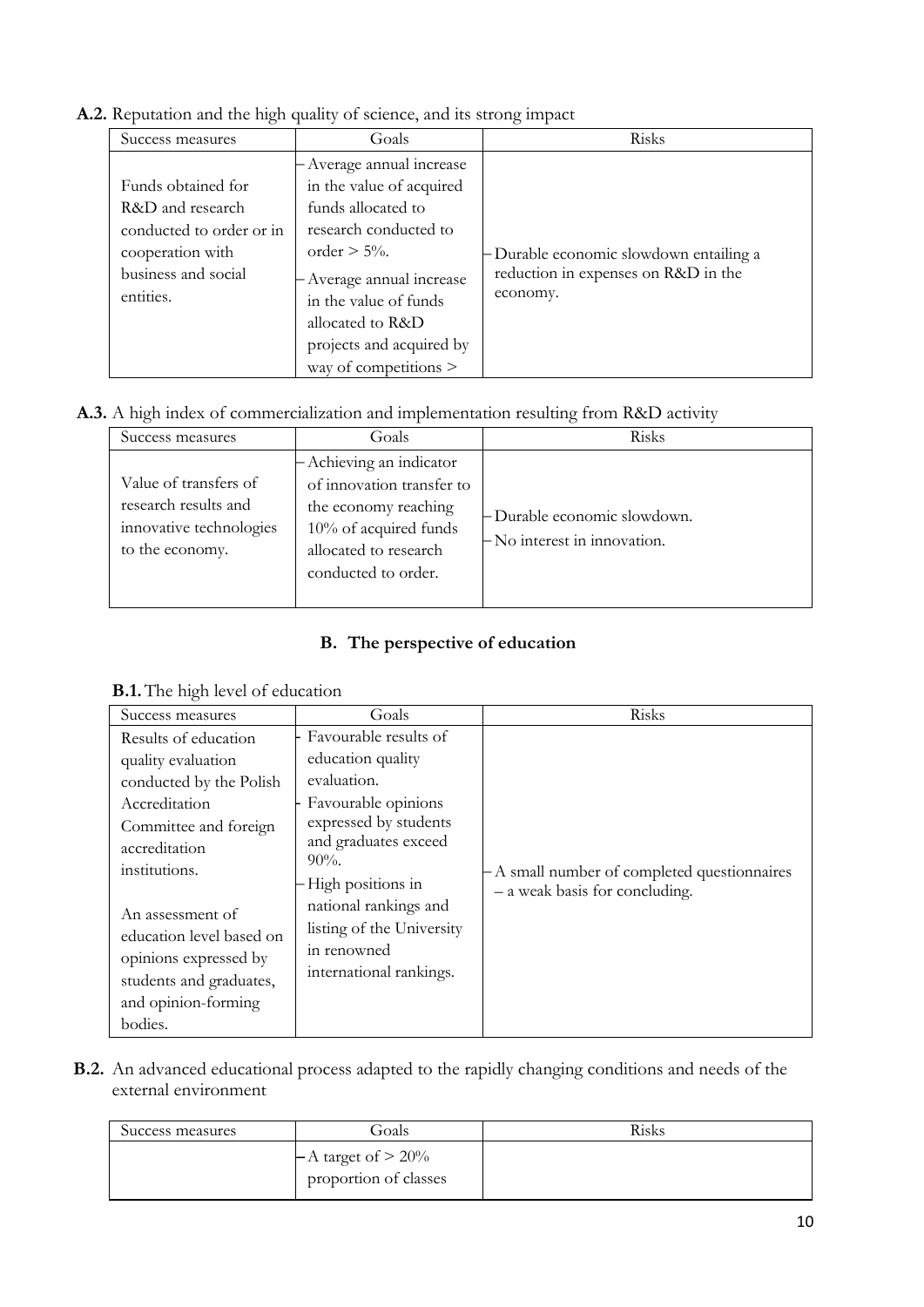|                                                                                                  | enabling students to                                                                                          |                                                                                       |
|--------------------------------------------------------------------------------------------------|---------------------------------------------------------------------------------------------------------------|---------------------------------------------------------------------------------------|
| Classes enabling                                                                                 | individually develop                                                                                          |                                                                                       |
| students to individually                                                                         | their competences, also                                                                                       |                                                                                       |
| develop their                                                                                    | by way of teamwork, in                                                                                        |                                                                                       |
| competences, held with                                                                           | study programme                                                                                               |                                                                                       |
| the participation of                                                                             | ECTS.                                                                                                         |                                                                                       |
| strategic partners.                                                                              | - A target of $> 20\%$                                                                                        |                                                                                       |
| Classes employing<br>innovative methods and<br>digital tools, including<br>classes held together | proportion of classes<br>included in study<br>programmes and held<br>using innovative                         | -Limited funds available to the University and<br>no financing from external sources. |
| with strategic partners.                                                                         | methods and digital<br>tools.                                                                                 |                                                                                       |
| Diploma theses<br>completed to orders<br>placed by enterprises<br>and institutions.              | - A target of $> 50\%$<br>proportion of diploma<br>theses completed to<br>orders placed by<br>enterprises and |                                                                                       |
|                                                                                                  | institutions.                                                                                                 |                                                                                       |

|             |  | <b>B.3.</b> Effective relationships and cooperation with institutions engaged in education in the entire |  |  |  |
|-------------|--|----------------------------------------------------------------------------------------------------------|--|--|--|
| value chain |  |                                                                                                          |  |  |  |

| Success measures                                                                                 | Goals                                                                                                               | Risks                                                                                                                                                                                              |
|--------------------------------------------------------------------------------------------------|---------------------------------------------------------------------------------------------------------------------|----------------------------------------------------------------------------------------------------------------------------------------------------------------------------------------------------|
| Educational initiatives<br>undertaken by the                                                     | - Annual increase by at<br>least 1 initiative in the<br>number of educational<br>projects carried out to            |                                                                                                                                                                                                    |
| University to orders<br>placed by external<br>organizations, in<br>cooperation with them.        | orders placed by other<br>entities.<br>- Annual increase by 5%<br>in the number of people<br>attending postgraduate | -No funds available that could be allocated to<br>educational projects.<br>- No proposal of cooperation received from<br>educational institutions.<br>- Financial problems among people interested |
| People attending<br>postgraduate courses of<br>study and other forms<br>of specialist education. | courses of study and<br>other forms of specialist<br>education.                                                     | in continuing education.                                                                                                                                                                           |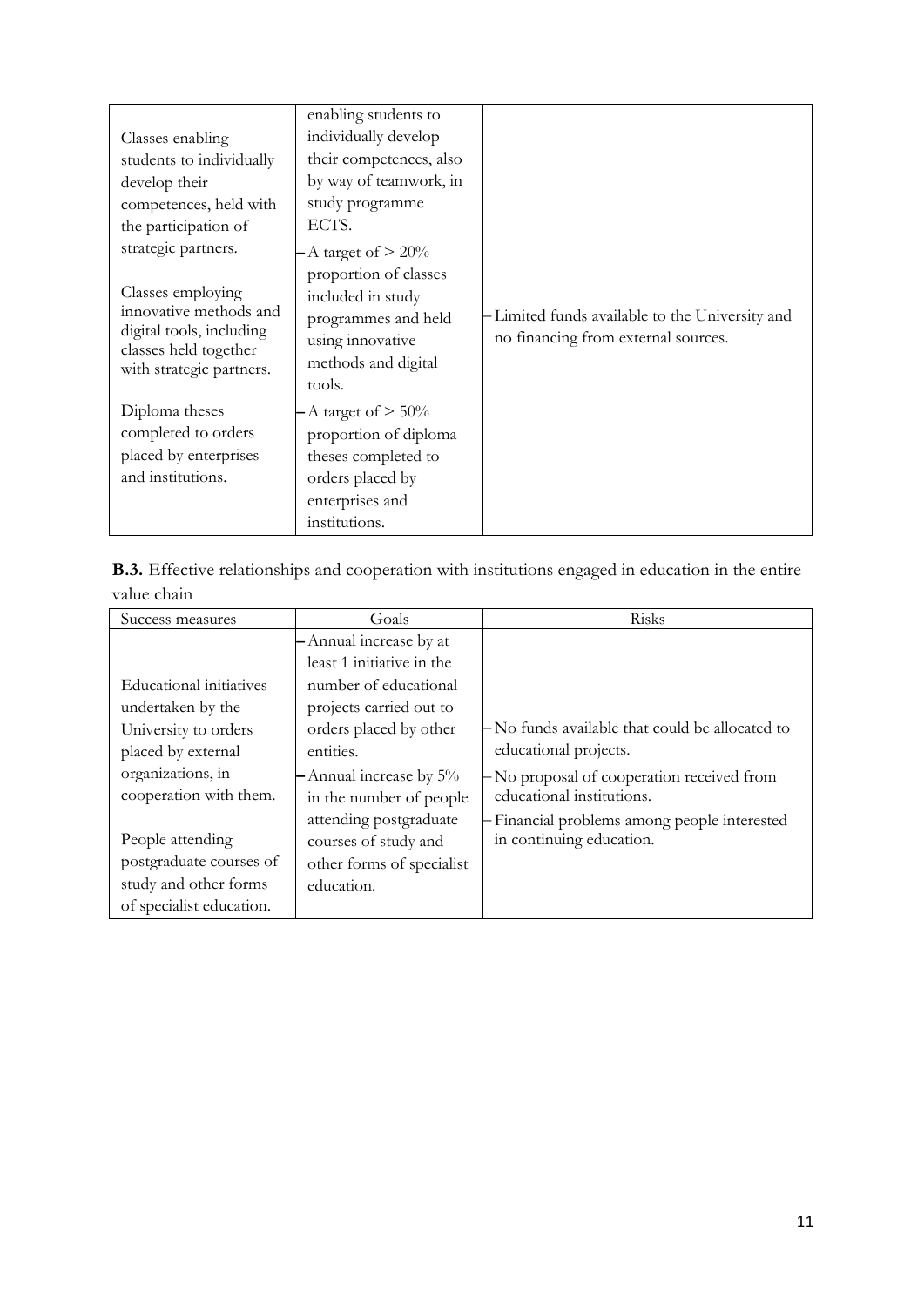## **C. The perspective of international expansion**

| Success measures                                                                                                 | Goals                                                                                                                                                            | Risks                                                                                                                                                               |
|------------------------------------------------------------------------------------------------------------------|------------------------------------------------------------------------------------------------------------------------------------------------------------------|---------------------------------------------------------------------------------------------------------------------------------------------------------------------|
| International certificates<br>and accreditations.                                                                | - Obtaining at least 2<br>international<br>accreditations.                                                                                                       | - Institutional limitations to international<br>exchange.                                                                                                           |
| Institutions, scholars<br>and people interested in<br>the offer of cooperation<br>and international<br>exchange. | - An increase in the<br>number of procedures<br>aimed to obtain<br>accreditations and<br>certificates by 20% at<br>the end of strategy<br>implementation period. | - Insufficient command of a foreign language.<br>- Economic slowdown and a reduction in<br>expenses from the University budget on<br>costly international projects. |

**C.1.** Recognition of the University brand on an international scale

**C.2.** Effective cooperation with renowned world scientific centres

| Success measures                                                                                                                                | Goals                                                                                                                                                                                                                                                           | Risks                                                                                                                                                                       |
|-------------------------------------------------------------------------------------------------------------------------------------------------|-----------------------------------------------------------------------------------------------------------------------------------------------------------------------------------------------------------------------------------------------------------------|-----------------------------------------------------------------------------------------------------------------------------------------------------------------------------|
| International projects<br>involving strategic<br>partners.                                                                                      | $-$ An increase by 20% in<br>the number of new<br>partnerships and<br>international agreements<br>made.                                                                                                                                                         |                                                                                                                                                                             |
| Active international<br>agreements with foreign<br>entities.<br>Study programmes<br>developed in<br>cooperation with<br>international partners. | - An increase by 25% in<br>the number of<br>international agreements<br>and their renewals in the<br>strategy implementation<br>period.<br>- Each faculty includes in<br>its educational offer at<br>least one course of study<br>(major) taught in<br>English. | Institutional limitations to international<br>exchange.<br>Economic slowdown and a reduction in<br>expenses from the University budget on<br>costly international projects. |

**C.3.** A great extent of international exchange of students, doctoral students and scholars

| Success measures                                                                                      | Goals                                                                                                                        | Risks                                                                                               |
|-------------------------------------------------------------------------------------------------------|------------------------------------------------------------------------------------------------------------------------------|-----------------------------------------------------------------------------------------------------|
| Students, doctoral<br>students and University<br>scholars participating in<br>international exchange. | $-$ Achieving an indicator<br>of 100% of doctoral<br>students and 10% of<br>graduate students<br>participating in            | - Institutional limitations to international<br>exchange.<br>- Economic slowdown and a reduction in |
| Scholars from abroad<br>participating in research<br>and teaching projects at<br>the University.      | international exchange.<br>$-$ An increase by 20% in<br>the number of scholars<br>participating in<br>international exchange | expenses from the University budget on<br>costly international projects.                            |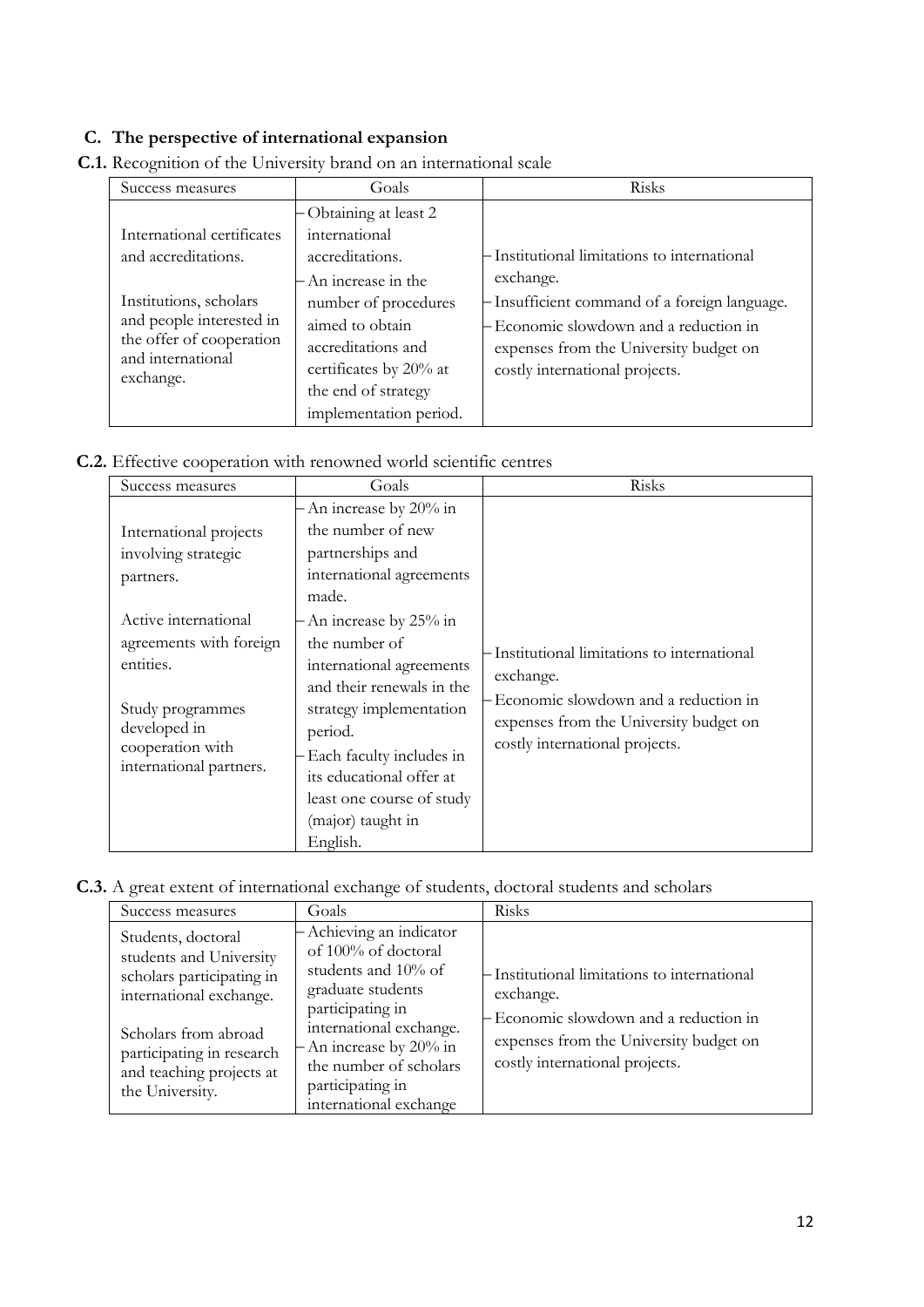| $-$ An increase by 10% in<br>the proportion of<br>scholars from abroad<br>participating in research<br>or teaching projects at<br>the University. |  |
|---------------------------------------------------------------------------------------------------------------------------------------------------|--|
|                                                                                                                                                   |  |

# **D. The perspective of social development**

|  |  |  | <b>D.1.</b> A key partner in cooperation with social entities and public administration |
|--|--|--|-----------------------------------------------------------------------------------------|
|  |  |  |                                                                                         |

| Success measures                                                                                                                                                                            | Goals                                                                                                                                                                                                                                                      | Risks                                                                                                                                                                                                     |
|---------------------------------------------------------------------------------------------------------------------------------------------------------------------------------------------|------------------------------------------------------------------------------------------------------------------------------------------------------------------------------------------------------------------------------------------------------------|-----------------------------------------------------------------------------------------------------------------------------------------------------------------------------------------------------------|
| Projects popularizing<br>science organized and<br>carried out together<br>with strategic partners.<br>Acquired funds<br>allocated at the<br>University to projects<br>popularizing science. | - An increase in the<br>number of projects<br>carried out together<br>with strategic partners<br>by 1 project annually.<br>- Aiming to have all<br>University's projects<br>popularizing science<br>fully financed from<br>external sources -<br>$100\%$ . | - The need of continual modification of the<br>cooperation offer, generating high costs of<br>market research.<br>- Projects popularizing science are not<br>considered in assessments of the University. |

**D.2.**A stimulating effect on regional and national growth, considering sustainable use of environmental resources

| Success measures        | Goals                                                                | Risks                                                                           |
|-------------------------|----------------------------------------------------------------------|---------------------------------------------------------------------------------|
| Participation in expert | - At least 1 scholar per<br>department works with<br>an expert panel |                                                                                 |
| panels.                 | - Proposing new expert<br>opinions and                               | - Considerable dependence of activities of<br>expert panels on political goals. |
| Solutions aiming at     | demonstrative or                                                     | - Publication of expert opinions made                                           |
| sustainable growth and  | implementation                                                       | conditional on their results.                                                   |
| environmental           | solutions, at least 1                                                |                                                                                 |
| protection.             | annually per                                                         |                                                                                 |
|                         | department.                                                          |                                                                                 |

# **D.3.** Highly favourable social perception of the University's activity

| Success measures                                                                                         | Goals                                                                                                                                                                      | Risks                                                                                                                                                                                                                                    |
|----------------------------------------------------------------------------------------------------------|----------------------------------------------------------------------------------------------------------------------------------------------------------------------------|------------------------------------------------------------------------------------------------------------------------------------------------------------------------------------------------------------------------------------------|
| The effectiveness and<br>efficiency of<br>University's marketing<br>actions and information<br>activity. | - A steady increase by<br>$10\%$ annually in the<br>range of information<br>understood as the<br>number of people or<br>institutions in a target<br>group that are reached | - Imperfection of the system designed to<br>monitor marketing and information actions,<br>and ubiquitous information chaos.<br>- Problems with assessing return on investment<br>in University's information and promotional<br>actions. |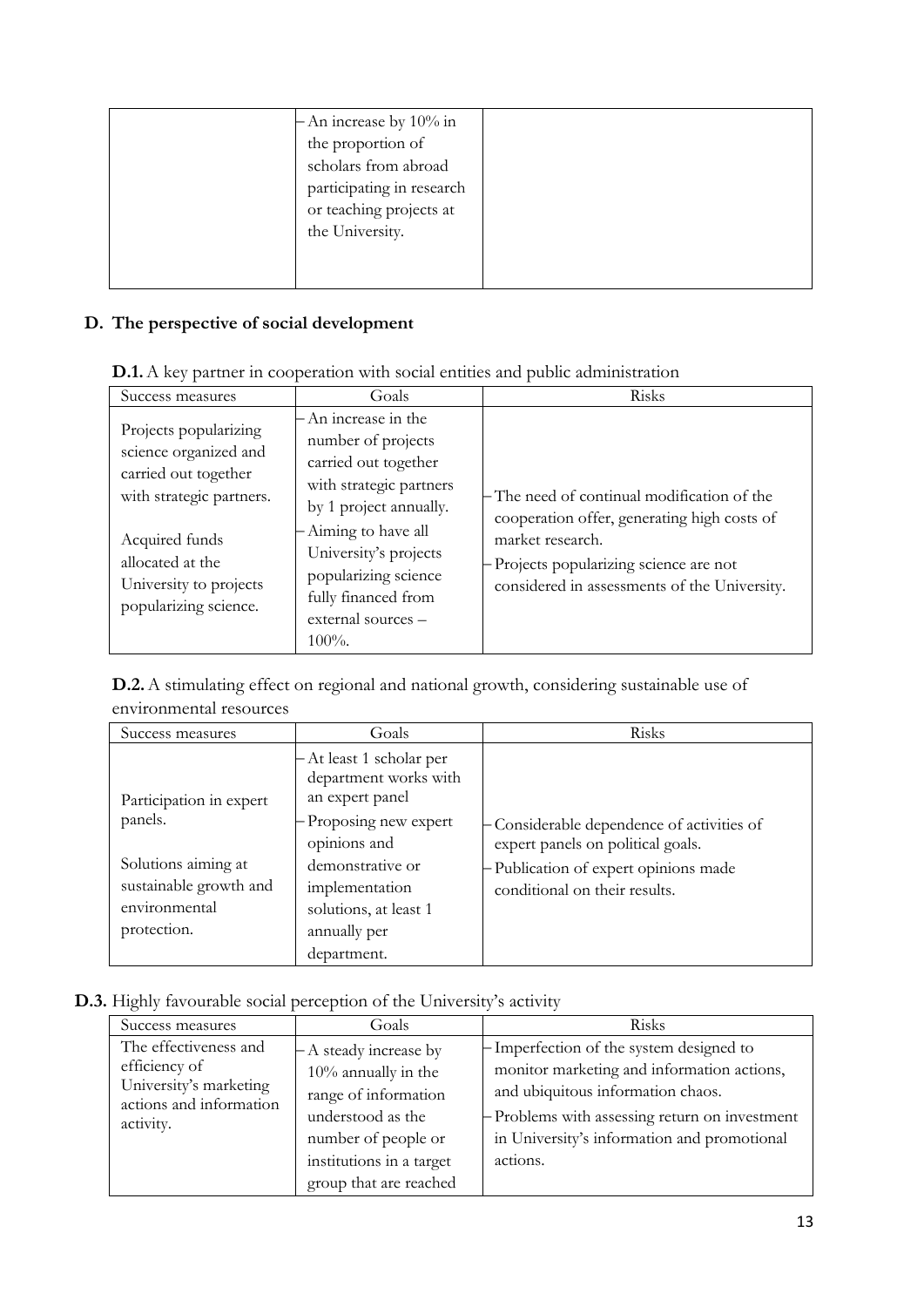| by the information         |  |
|----------------------------|--|
| message.                   |  |
| - A steady increase in the |  |
| index of questions from    |  |
| target groups by 10%       |  |
| annually.                  |  |
| - A steady increase in the |  |
| participation of           |  |
| graduates in projects      |  |
| aimed to build a           |  |
| favourable image of the    |  |
| University by 10%          |  |
| annually.                  |  |

## **E. The perspective of capital expenditures and finance**

| Success measures                                                             | Goals                                                                                                                                                                                                                                                                                                                                    | Risks                                                                                                                                                                                                                                                                                                                                                                                                                          |
|------------------------------------------------------------------------------|------------------------------------------------------------------------------------------------------------------------------------------------------------------------------------------------------------------------------------------------------------------------------------------------------------------------------------------|--------------------------------------------------------------------------------------------------------------------------------------------------------------------------------------------------------------------------------------------------------------------------------------------------------------------------------------------------------------------------------------------------------------------------------|
| High productivity of<br>available human<br>resources and physical<br>assets. | Aiming to use to a<br>maximum the<br>availability time of<br>laboratories and<br>research apparatus ><br>$75%$ .<br>- More precise forecasting<br>of the teaching load (vs<br>$actual$ teaching hours) $>$<br>$95%$ .<br>- More precise forecasting<br>of outputs produced by<br>various University<br>organizational units ><br>$95%$ . | Common aversion to cooperation.<br>-Limitations to the financing of science and<br>fierce competition among academic units.<br>Adverse demographic conditions and two-<br>level education encouraging changes in<br>courses of study (majors).<br>Declining importance of education in the<br>areas of agriculture, food economy and<br>natural environment.<br>Problems in developing a consistent work<br>evaluation system. |

**E.2.** Adapting the level and structure of assets to strategic development plans of research, teaching and economic activities

| Success measures                                                                                                                                                  | Goals                                                                                                                                                                                                | Risks                                                                                                                                                                                                  |
|-------------------------------------------------------------------------------------------------------------------------------------------------------------------|------------------------------------------------------------------------------------------------------------------------------------------------------------------------------------------------------|--------------------------------------------------------------------------------------------------------------------------------------------------------------------------------------------------------|
| Capital expenditures and<br>renovation projects<br>made conditional on<br>forecast development of<br>University's research,<br>teaching and economic<br>projects. | - Aiming to implement all<br>adopted capital<br>expenditure and<br>renovation plans to a<br>$maximum$ extent $>$<br>$90\%$ .<br>- Improved precision of<br>public procurement<br>planning $> 95\%$ . | -Variation in economic condition of individual<br>industries in the economy.<br>-Weak awareness among research and teaching<br>staff of the importance of planning in<br>effective project management. |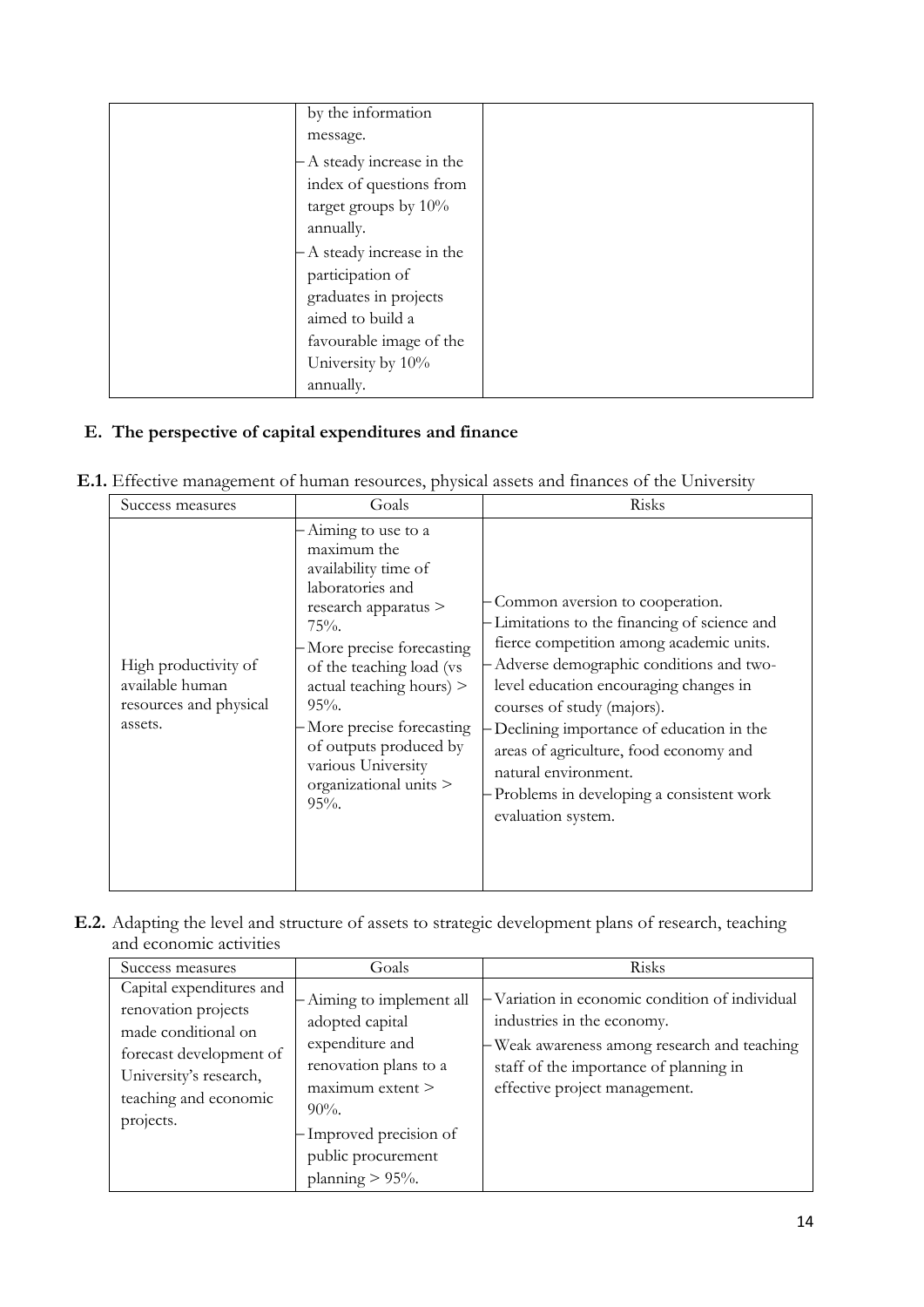# **E.3.** Maintaining financial liquidity

| Success measures                                                   | Goals                                                                                                                                                                      | Risks                                                                                                                                                        |
|--------------------------------------------------------------------|----------------------------------------------------------------------------------------------------------------------------------------------------------------------------|--------------------------------------------------------------------------------------------------------------------------------------------------------------|
| Highly efficient finance<br>and resource allocation<br>management. | Aiming to maintain the<br>optimum level of<br>financial liquidity<br>indices.<br>- Aiming to optimally use<br>various accounts and<br>money deposited in<br>them $> 95%$ . | - The financing of University's activity<br>considerably dependent on the state budget.<br>-Varying and growing limitations to public<br>finance management. |